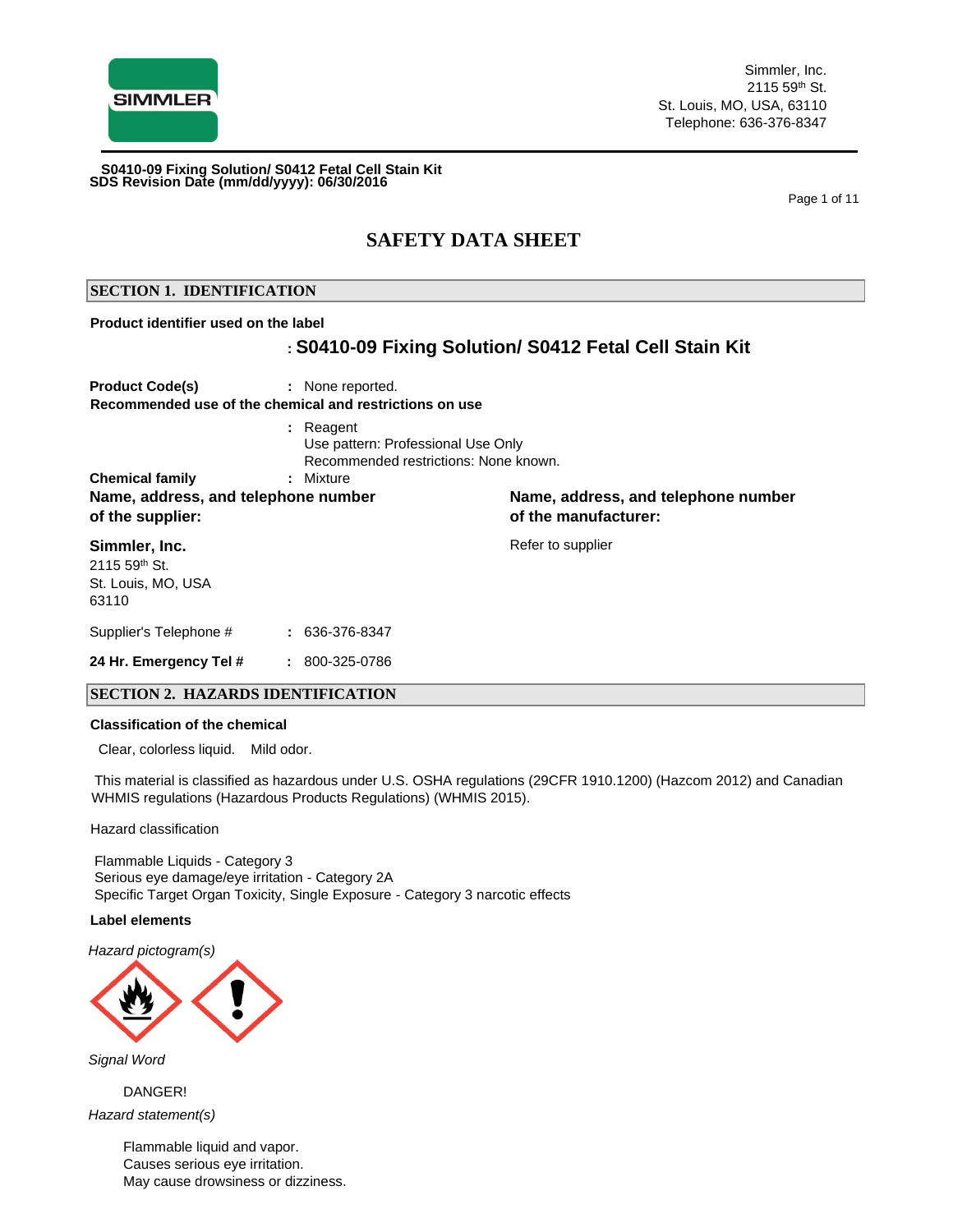

Simmler, Inc. 2115 59th St. St. Louis, MO, USA, 63110 Telephone: 636-376-8347

**SDS Revision Date (mm/dd/yyyy): 06/30/2016 S0410-09 Fixing Solution/ S0412 Fetal Cell Stain Kit**

Page 2 of 11

# **SAFETY DATA SHEET**

*Precautionary statement(s)*

Keep away from heat/sparks/open flames/hot surfaces. - No smoking. Keep container tightly closed. Ground and bond container and receiving equipment. Use explosion-proof electrical/ventilating/lighting/equipment. Use only non-sparking tools. Take precautionary measures against static discharge. Wash thoroughly after handling. Avoid breathing mist or vapours. Use only outdoors or in a well-ventilated area. Wear protective gloves and eye/face protection. IF ON SKIN (or hair): Take off immediately all contaminated clothing. Rinse skin with water/shower. IF IN EYES: Rinse cautiously with water for several minutes. Remove contact lenses, if present and easy to do. Continue rinsing.

If eye irritation persists: get medical advice/attention.

IF INHALED: Remove person to fresh air and keep comfortable for breathing.

Call a POISON CENTER or doctor/physician if you feel unwell.

In case of fire: Use water fog, dry chemical, CO2 or 'alcohol' foam to extinguish.

Store in a well-ventilated place. Keep container tightly closed. Keep cool. Store locked up.

Dispose of contents/container in accordance with local/regional/national/international regulations.

#### **Other hazards**

Other hazards which do not result in classification:

Ingestion may cause irritation of the mouth, throat and stomach. May cause skin irritation. May cause respiratory irritation.

Environmental precautions: Avoid release to the environment. See ECOLOGICAL INFORMATION, Section 12.

## **SECTION 3. COMPOSITION/INFORMATION ON INGREDIENTS**

Mixture

| <b>Chemical name</b> | Common name and synonyms         | <b>CAS#</b> | Concentration (% by weight) |
|----------------------|----------------------------------|-------------|-----------------------------|
| Ethyl alcohol        | Ethyl alcohol<br>Ethyl hydrate   | 64-17-5     | 75.0 - 80.0                 |
| Isopropanol          | Isopropyl alcohol 2-<br>Propanol | 67-63-0     | $1.0 - 5.0$                 |

The exact concentrations of the above listed chemicals are being withheld as a trade secret.

## **SECTION 4. FIRST-AID MEASURES**

#### **Description of first aid measures**

- *Ingestion* **:** Do not induce vomiting. Rinse mouth thoroughly. Never give anything by mouth to an unconscious person. Get medical attention if symptoms persist.
- *Inhalation* **:** Immediately remove person to fresh air. If breathing has stopped, give artificial respiration. If breathing is difficult, give oxygen by qualified medical personnel only. Call a POISON CENTER or doctor/physician if you feel unwell.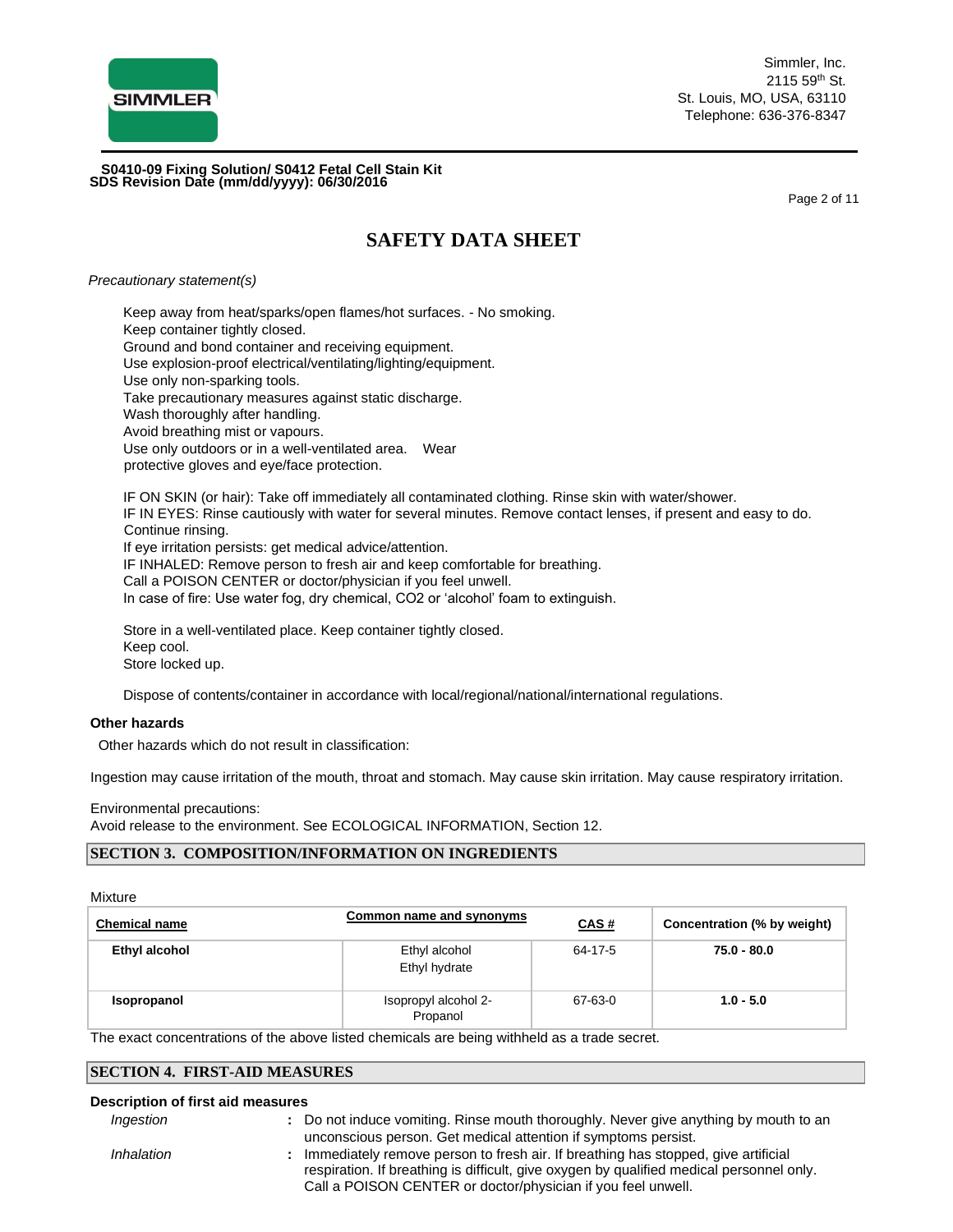

Page 3 of 11

## **SAFETY DATA SHEET** *Skin contact* **:** Wash affected areas with soap and water.Take off contaminated clothing and wash before re-use. Get medical attention if irritation develops and persists. *Eye contact* **:** Flush with large amounts of water for 15 minutes. Remove contact lenses, if present and easy to do. If irritation or symptoms develop, seek medical attention. **Most important symptoms and effects, both acute and delayed :** Direct skin contact may cause temporary redness. Causes serious eye irritation. Symptoms may include redness, pain, tearing and conjunctivitis. Ingestion may cause gastrointestinal irritation, nausea, vomiting and diarrhea. May cause irritation to the nose, throat and upper respiratory tract. May cause central nervous system effects. Symptoms may include pain, headache, nausea, vomiting, dizziness, drowsiness and other central nervous system effects. **Indication of any immediate medical attention and special treatment needed :** Treat symptomatically. This product is a CNS depressant. **SECTION 5. FIRE-FIGHTING MEASURES Extinguishing media** *Suitable extinguishing media* **:** Use media suitable to the surrounding fire such as water fog or fine spray, alcohol foams, carbon dioxide and dry chemical. *Unsuitable extinguishing media* **:** Do not use a solid water stream as it may scatter and spread fire. **Special hazards arising from the substance or mixture / Conditions of flammability :** Flammable liquid and vapour. Vapors may form explosive mixtures with air. Vapors are heavier than air and may spread along floors. Vapors may travel considerable distance to a source of ignition and flash back. **Flammability classification (OSHA 29 CFR 1910.106) :** Flammable Liquids - Category 3 **Hazardous combustion products :** Carbon dioxide and carbon monoxide. **Special protective equipment and precautions for firefighters**  *Protective equipment for fire-fighters* **:** Firefighters must use standard protective equipment including flame retardant coat, helmet with face shield, gloves, rubber boots, and in enclosed spaces, SCBA. *Special fire-fighting procedures* **:** Evacuate personnel to safe areas. Move containers from fire area if safe to do so.Water spray may be useful in cooling equipment exposed to heat and flame. Dike for water control.Avoid release to the environment. **SECTION 6. ACCIDENTAL RELEASE MEASURES Personal precautions, protective equipment and emergency procedures :** All persons dealing with clean-up should wear the appropriate protective equipment including self-contained breathing apparatus. Keep all other personnel upwind and away from the spill/release. Restrict access to area until completion of clean-up. Refer to Section 8, EXPOSURE CONTROLS AND PERSONAL PROTECTION, for additional information on acceptable personal protective equipment. **Environmental precautions :** Ensure spilled product does not enter drains, sewers, waterways, or confined spaces. For large spills, dike the area to prevent spreading. **Methods and material for containment and cleaning up :** Ventilate the area. Prevent further leakage or spillage if safe to do so. Use only nonsparking tools and equipment in the clean-up process. Contain and absorb spilled liquid

with non-combustible, inert absorbent material (e.g. sand), then place absorbent material into a container for later disposal (see Section 13). Contact the proper local authorities.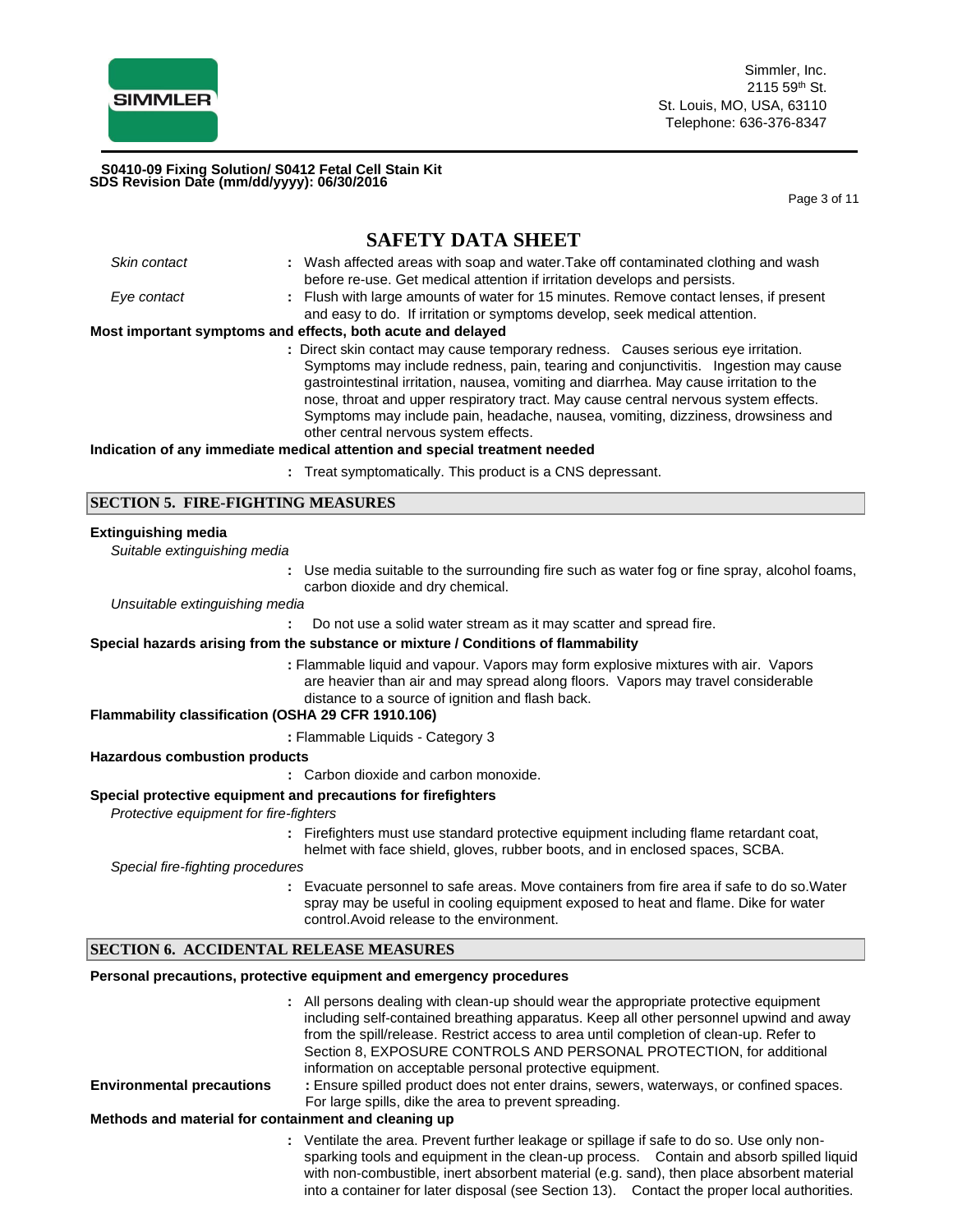

Simmler, Inc. 2115 59th St. St. Louis, MO, USA, 63110 Telephone: 636-376-8347

**SDS Revision Date (mm/dd/yyyy): 06/30/2016 S0410-09 Fixing Solution/ S0412 Fetal Cell Stain Kit**

Page 4 of 11

# **SAFETY DATA SHEET**

#### **Special spill response procedures**

- **:** If a spill/release in excess of the EPA reportable quantity is made into the environment, immediately notify the national response center in the United States (phone: 1-800-424-8802).
	- US CERCLA Reportable quantity (RQ): None.

| <b>SECTION 7. HANDLING AND STORAGE</b>   |                                                                                                                                                                                                                                                                                                                                                                                                                                                          |  |
|------------------------------------------|----------------------------------------------------------------------------------------------------------------------------------------------------------------------------------------------------------------------------------------------------------------------------------------------------------------------------------------------------------------------------------------------------------------------------------------------------------|--|
| Precautions for safe handling:           | Use only outdoors or in a well-ventilated area. Wear protective gloves/clothing and<br>eye/face protection. Ground/Bond container and receiving equipment. Use only non-<br>sparking tools. Keep away from heat, open flames and hot surfaces. - No smoking.<br>Avoid breathing mist or vapor. Avoid contact with skin, eyes and clothing. Label<br>containers appropriately. Wash thoroughly after handling. Keep containers closed<br>when not in use. |  |
| <b>Conditions for safe storage</b><br>÷. | Store in a cool, dry, well-ventilated area. Store away from incompatibles and out of<br>direct sunlight. Storage area should be clearly identified, clear of obstruction and<br>accessible only to trained and authorized personnel. Inspect periodically for damage or<br>leaks.                                                                                                                                                                        |  |
| Incompatible materials                   | : Acids, oxidizing agents, halogens and halogenated compounds.                                                                                                                                                                                                                                                                                                                                                                                           |  |

# **SECTION 8. EXPOSURE CONTROLS / PERSONAL PROTECTION Exposure Limits: ACGIH TL V TWA STEL OSHA PEL Chemical Name PEL STEL Ethyl alcohol N/Av 1000 ppm 1000 ppm (1900 mg/m³) N/Av Isopropanol 200 ppm 400 ppm 400 ppm (980 mg/m³) N/Av**

#### **Exposure controls**

#### **Ventilation and engineering measures**

|                                                 | : Provide exhaust ventilation or other engineering controls to keep the airborne<br>concentration of vapours below their respective threshold limit value. Use explosion-proof<br>electrical and ventilating equipment.                                                                                                        |
|-------------------------------------------------|--------------------------------------------------------------------------------------------------------------------------------------------------------------------------------------------------------------------------------------------------------------------------------------------------------------------------------|
| <b>Respiratory protection</b>                   | : Respiratory protection is required if the concentrations exceed the TLV. Use a NIOSH<br>approved dust respirator if dust levels exceed exposure limits. Seek advice from<br>respiratory protection specialists.                                                                                                              |
| <b>Skin protection</b>                          | : Wear protective gloves. Advice should be sought from glove suppliers.                                                                                                                                                                                                                                                        |
| Eye / face protection                           | : Safety goggles or glasses as appropriate for the job. An eyewash station and safety<br>shower should be made available in the immediate working area.                                                                                                                                                                        |
| Other protective equipment :                    | Wear suitable protective clothing.                                                                                                                                                                                                                                                                                             |
| <b>General hygiene considerations</b>           |                                                                                                                                                                                                                                                                                                                                |
|                                                 | : Avoid breathing mist or vapor. Avoid contact with skin, eyes and clothing. Do not eat,<br>drink, smoke or use cosmetics while working with this product. Upon completion of work,<br>wash hands before eating, drinking, smoking or use of toilet facilities. Remove soiled<br>clothing and wash it thoroughly before reuse. |
| $C_{L}$ $C_{L}$ $C_{L}$ $C_{L}$ $C_{L}$ $C_{L}$ | ND AIRMAALI DDADRDAIRG                                                                                                                                                                                                                                                                                                         |

#### **SECTION 9. PHYSICAL AND CHEMICAL PROPERTIES**

**Appearance :** Clear colourless liquid.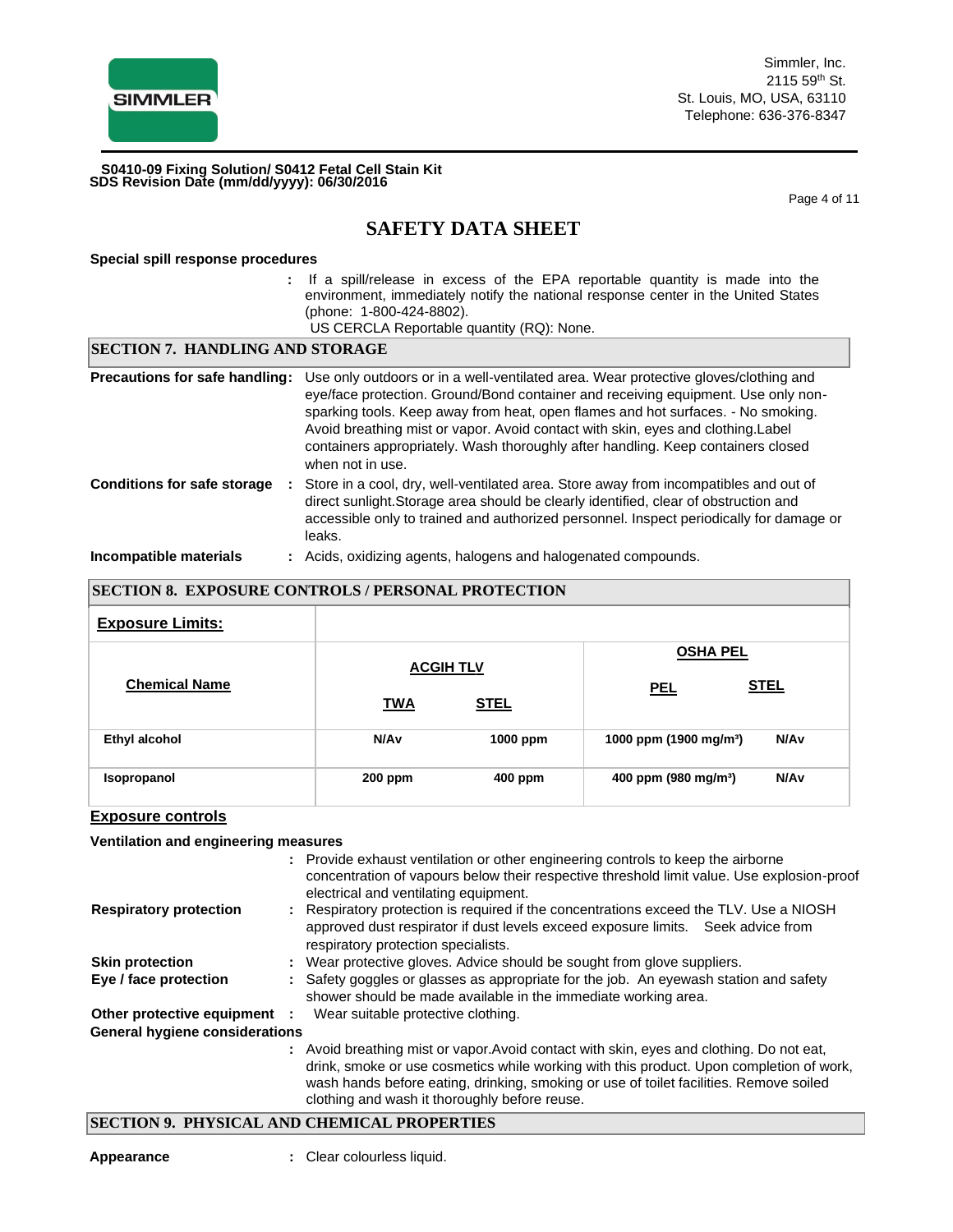

Page 5 of 12

# **SAFETY DATA SHEET**

| Odour                                                 | : Mild odor.                                                                    |
|-------------------------------------------------------|---------------------------------------------------------------------------------|
| <b>Odour threshold:</b>                               | No information available. pH                                                    |
| Not available.                                        |                                                                                 |
| <b>Melting/Freezing point</b>                         | $: -114^{\circ}$ C                                                              |
| Initial boiling point and boiling range               |                                                                                 |
|                                                       | $:78^{\circ}$ C                                                                 |
| <b>Flash point</b>                                    | $23^{\circ}$ C                                                                  |
| <b>Flashpoint (Method)</b>                            | : closed cup                                                                    |
| Evaporation rate (BuAe = 1) : $3.3$                   |                                                                                 |
| Flammability (solid, gas)                             | : Not applicable.                                                               |
| Lower flammable limit (% by vol.)                     |                                                                                 |
|                                                       | 3.3                                                                             |
| Upper flammable limit (% by vol.)                     |                                                                                 |
|                                                       | :19                                                                             |
| <b>Oxidizing properties</b>                           | : None known.                                                                   |
| <b>Explosive properties</b>                           | : Not explosive                                                                 |
| Vapour pressure                                       | $: 25^{\circ}$ C                                                                |
| Vapour density                                        | : 1.6                                                                           |
| <b>Relative density / Specific gravity</b>            |                                                                                 |
|                                                       | : 0.82                                                                          |
| Solubility in water                                   | : Soluble                                                                       |
| Other solubility(ies)                                 | : No information available.                                                     |
|                                                       | Partition coefficient: n-octanol/water or Coefficient of water/oil distribution |
|                                                       | : Not available.                                                                |
| <b>Auto-ignition temperature</b>                      | : No information available.                                                     |
| Decomposition temperature : No information available. |                                                                                 |
| <b>Viscosity</b>                                      | : Not available.                                                                |
| Volatiles (% by weight)                               | : No information available.                                                     |
| Volatile organic Compounds (VOC's)                    |                                                                                 |
|                                                       | No information available.                                                       |
| Absolute pressure of container                        |                                                                                 |
|                                                       | N/Ap                                                                            |
| <b>Flame projection length</b>                        | : N/Ap                                                                          |
| Other physical/chemical comments                      |                                                                                 |
|                                                       | : None reported by the manufacturer.                                            |
| <b>SECTION 10. STABILITY AND REACTIVITY</b>           |                                                                                 |
| <b>Reactivity</b>                                     | : Not normally reactive.                                                        |
| <b>Chemical stability</b>                             | Stable under normal conditions.                                                 |
| Possibility of hazardous reactions                    |                                                                                 |
|                                                       | Hazardous polymerization does not occur.                                        |
| <b>Conditions to avoid</b>                            | Avoid contact with skin and eyes. Do not ingest. Avoid heat and open flame.     |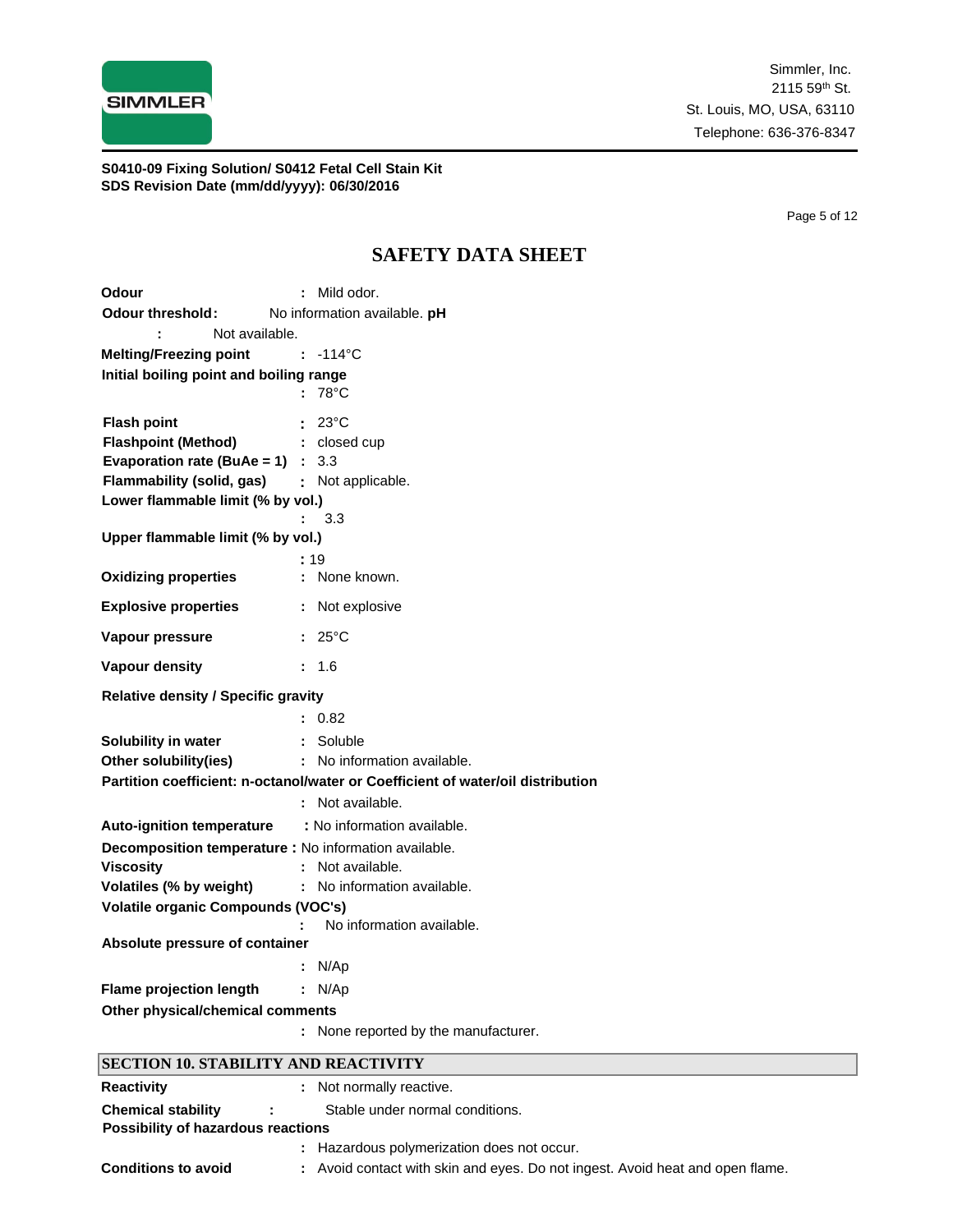

Page 6 of 12

## **Incompatible materials :** Avoid contact with incompatible materials. Incompatible materials (see Section 7). **Hazardous decomposition products**

**:** None known, refer to hazardous combustion products in Section 5.

## **SAFETY DATA SHEET**

## **SECTION 11. TOXICOLOGICAL INFORMATION**

#### **Information on likely routes of exposure:**

|  | Routes of entry inhalation |  | YES |
|--|----------------------------|--|-----|
|  |                            |  |     |

**Routes of entry skin & eye :** YES

**Routes of entry Ingestion :** YES

**Routes of exposure skin absorption**

**:** NO

#### **Potential Health Effects:**

#### **Signs and symptoms of short-term (acute) exposure**

*Sign and symptoms Inhalation*

|                                                           | May cause irritation to the nose, throat and upper respiratory tract.                                                                                                                                                                                                                                                            |
|-----------------------------------------------------------|----------------------------------------------------------------------------------------------------------------------------------------------------------------------------------------------------------------------------------------------------------------------------------------------------------------------------------|
| Sign and symptoms ingestion                               |                                                                                                                                                                                                                                                                                                                                  |
| Sign and symptoms skin<br>Sign and symptoms eyes          | Ingestion may cause gastrointestinal irritation, nausea, vomiting and diarrhea.<br>May cause mild skin irritation on prolonged contact.<br>Causes serious eye irritation. Symptoms may include redness, pain, tearing and<br>conjunctivitis.                                                                                     |
| <b>Potential Chronic Health Effects</b>                   |                                                                                                                                                                                                                                                                                                                                  |
| <b>Mutagenicity</b>                                       | : Prolonged or repeated contact with skin may cause irritation in some cases.<br>Prolonged overexposure may cause liver and kidney effects.<br>Not expected to be mutagenic.                                                                                                                                                     |
| Carcinogenicity:<br>effects & Teratogenicity              | No components are listed as carcinogens by ACGIH, IARC, OSHA or NTP. Reproductive                                                                                                                                                                                                                                                |
|                                                           | Not expected to have other reproductive effects.                                                                                                                                                                                                                                                                                 |
| <b>Sensitization to material</b>                          | : Not expected to be a skin or respiratory sensitizer.                                                                                                                                                                                                                                                                           |
| Specific target organ effects :                           | This material is classified as hazardous under U.S. OSHA regulations (29CFR)<br>1910.1200) (Hazcom 2012) and Canadian WHMIS regulations (Hazardous Products<br>Regulations) (WHMIS 2015). Classification: Specific Target Organ Toxicity,<br>Single Exposure - Category 3 narcotic effects May cause drowsiness or<br>dizziness. |
|                                                           | The substance or mixture is not classified as specific target organ toxicant, repeated<br>exposure.                                                                                                                                                                                                                              |
| Medical conditions aggravated by overexposure             |                                                                                                                                                                                                                                                                                                                                  |
| <b>Synergistic materials</b><br><b>Toxicological data</b> | : None expected, when used as intended.<br>No information available.<br>There is no available data for the product itself, only for the ingredients. See below<br>for individual ingredient acute toxicity data.                                                                                                                 |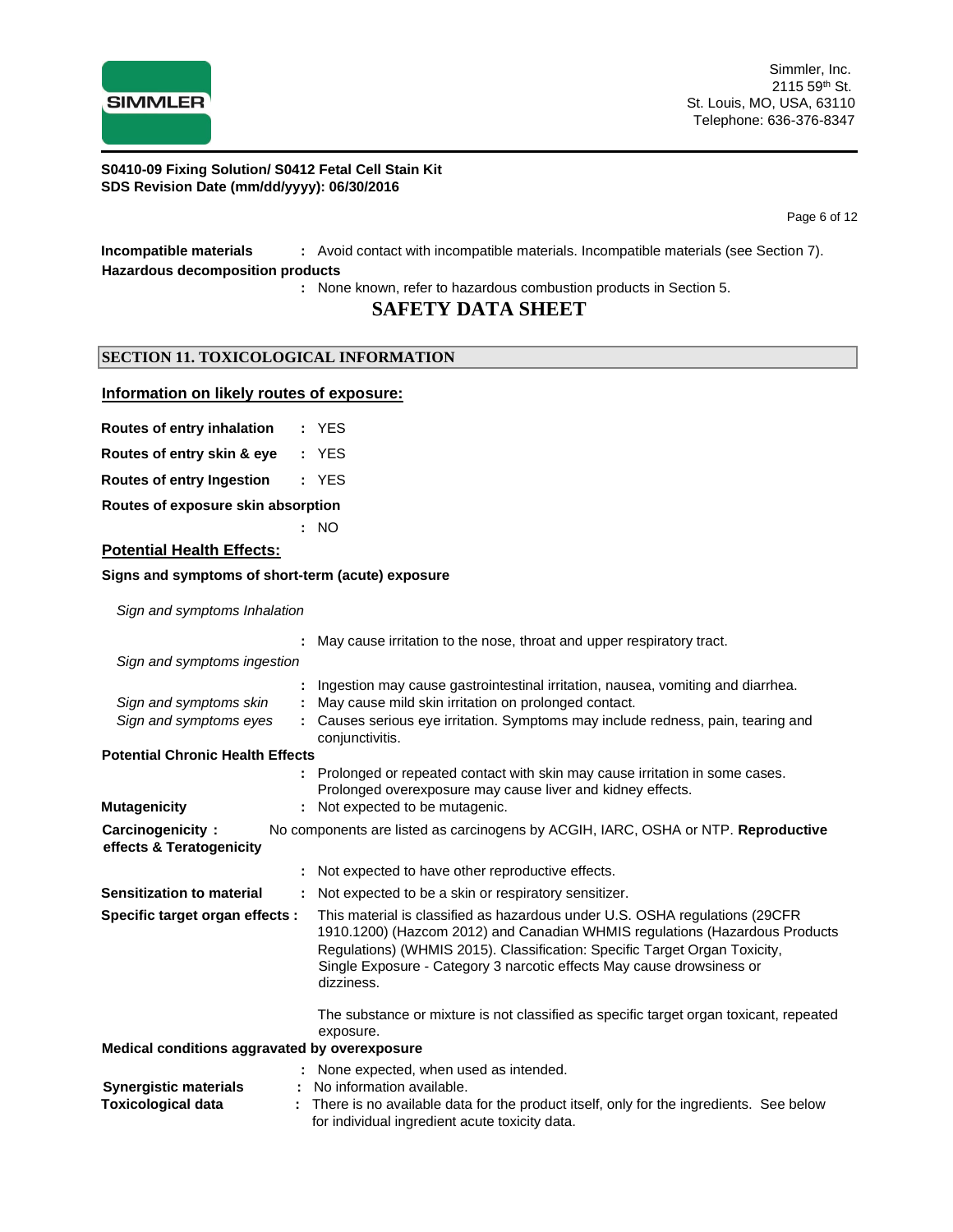

Page 7 of 12

|                      | $LC_{50}(4hr)$                    | $LD_{50}$   |                  |  |
|----------------------|-----------------------------------|-------------|------------------|--|
| <b>Chemical name</b> | inh, rat                          | (Oral, rat) | (Rabbit, dermal) |  |
| Ethyl alcohol        | $>$ 32 380 ppm (61 mg/L) (vapour) | 7060 mg/kg  | > 15 800 mg/kg   |  |
| Isopropanol          | 17 000 ppm (41.8 mg/L) (vapour)   | 4720 mg/kg  | 12 890 mg/kg     |  |

# **SAFETY DATA SHEET**

### **Other important toxicologica**l **hazards**

**:** None known or reported by the manufacturer.

### **SECTION 12. ECOLOGICAL INFORMATION**

**Ecotoxicity :** Not expected to be harmful to aquatic organisms. However, this does not exclude the possibility that large or frequent spills can have a harmful or damaging effect on the environment.The product should not be allowed to enter drains or water courses, or be deposited where it can affect ground or surface waters.

See the following tables for individual ingredient ecotoxicity data.

#### *Ecotoxicity data:*

|               |               | <b>Toxicity to Fish</b>        |               |                 |
|---------------|---------------|--------------------------------|---------------|-----------------|
| Ingredients   | <b>CAS No</b> | LC50 / 96h                     | NOEC / 21 day | <b>M</b> Factor |
| Ethyl alcohol | 64-17-5       | > 100 mg/L (Fathead<br>minnow) | N/Av          | None.           |
| Isopropanol   | 67-63-0       | 9640 mg/L (Fathead<br>minnow)  | N/Av          | None.           |

| Ingredients        | <b>CAS No</b> | <b>Toxicity to Daphnia</b>            |                          |                 |
|--------------------|---------------|---------------------------------------|--------------------------|-----------------|
|                    |               | EC50 / 48h                            | NOEC / 21 day            | <b>M</b> Factor |
| Ethyl alcohol      | 64-17-5       | 5012 mg/L (Daphnia<br>magna)          | N/Av                     | None.           |
| Isopropanol        | 67-63-0       | > 10 000 mg/L/24hr<br>(Daphnia magna) | N/Av                     | None.           |
| <b>Ingredients</b> | <b>CAS No</b> |                                       | <b>Toxicity to Algae</b> |                 |
|                    |               | EC50 / 96h or 72h                     | NOEC / 96h or 72h        | <b>M</b> Factor |
| Ethyl alcohol      | 64-17-5       | 1000 mg/L/96hr (Green<br>algae)       | N/Av                     | None.           |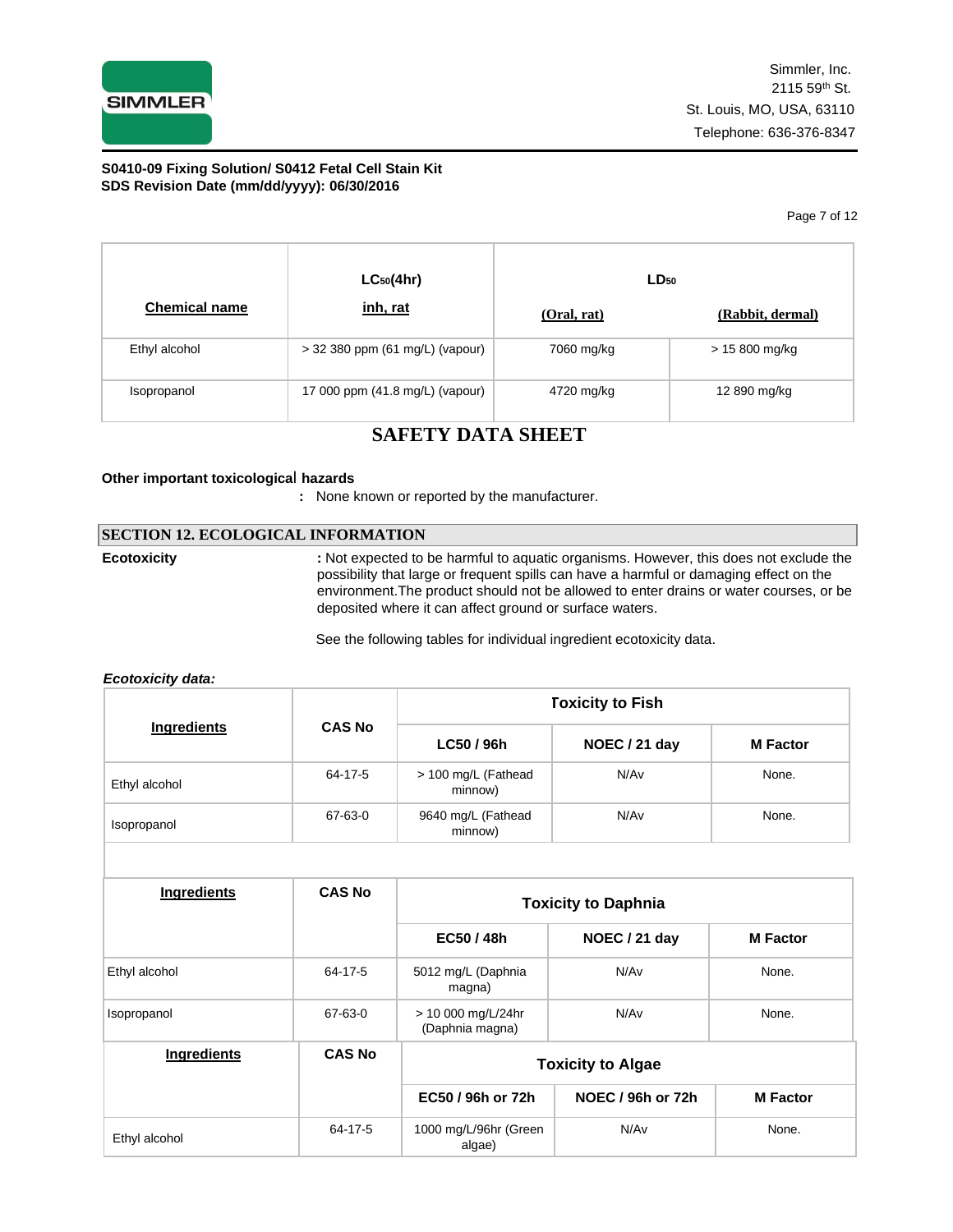

Page 8 of 12

| Isopropanol                          | 67-63-0 | N/A <sub>v</sub>                                | N/Av | None.                                |
|--------------------------------------|---------|-------------------------------------------------|------|--------------------------------------|
| <b>Persistence and degradability</b> |         |                                                 |      |                                      |
|                                      |         | : No data is available on the product itself.   |      |                                      |
| <b>Bioaccumulation potential</b>     |         | : No data is available on the product itself.   |      |                                      |
|                                      |         |                                                 |      |                                      |
|                                      |         | Partition coefficient n-octanol/water (log Kow) |      |                                      |
| <b>Components</b>                    |         |                                                 |      | <b>Bioconcentration factor (BCF)</b> |
| Ethyl alcohol (CAS 64-17-5)          |         | $-0.31$                                         |      | N/Av                                 |
| Isopropanol (CAS 67-63-0)            |         | 0.05                                            |      | 1.0                                  |

**Other Adverse Environmental effects** 

**:** No data is available on the product itself.

## **SAFETY DATA SHEET**

## **SECTION 13. DISPOSAL CONSIDERATIONS**

| <b>Handling for Disposal</b> | : Handle waste according to recommendations in Section 7. Empty containers may<br>contain hazardous residues.                                                                                                                                                                           |
|------------------------------|-----------------------------------------------------------------------------------------------------------------------------------------------------------------------------------------------------------------------------------------------------------------------------------------|
| <b>Methods of Disposal</b>   | : Dispose in accordance with all applicable federal, state, provincial and local<br>regulations.                                                                                                                                                                                        |
| <b>RCRA</b>                  | : If this product, as supplied, becomes a waste in the United States, it may meet the<br>criteria of a hazardous waste as defined under RCRA, Title 40 CFR 261. It is the<br>responsibility of the waste generator to determine the proper waste identification and<br>disposal method. |

## **SECTION 14. TRANSPORTATION INFORMATION**

| <b>Regulatory</b><br><b>Information</b>       | <b>UN Number</b>  | UN proper shipping name                                                                                | <b>Transport</b><br>hazard<br>class(es) | <b>Packing</b><br>Group | Label         |
|-----------------------------------------------|-------------------|--------------------------------------------------------------------------------------------------------|-----------------------------------------|-------------------------|---------------|
| <b>TDG</b><br><b>TDG</b>                      | <b>UN1993</b>     | FLAMMABLE LIQUID, N.O.S. (Ethanol, Isopropanol)                                                        | 3                                       | Ш                       |               |
| <b>Additional</b><br>information              | exceed 30 kg<br>g | May be shippe as LIMITED QUANTITY. Inner containers may not exceed 5 L; Each completed<br>ross weight. |                                         | рa                      | ckage may not |
| 49CFR/DOT                                     | <b>UN1993</b>     | Flammable Liquids, n.o.s. (Ethanol, Isopropanol)                                                       | 3                                       | $\mathbf{III}$          |               |
| 49CFR/DOT<br><b>Additional</b><br>information | 30 kg gross m ss. | May be shippe I as LIMITED QUANTITY when transported in cans no lar  er than $5$ L, in packages        |                                         |                         | lot exceeding |
| <b>IMDG</b>                                   | <b>UN1993</b>     | FLAMMABLE LIQUID, N.O.S. (Ethanol, Isopropanol)                                                        | 3                                       | $\mathbf{III}$          |               |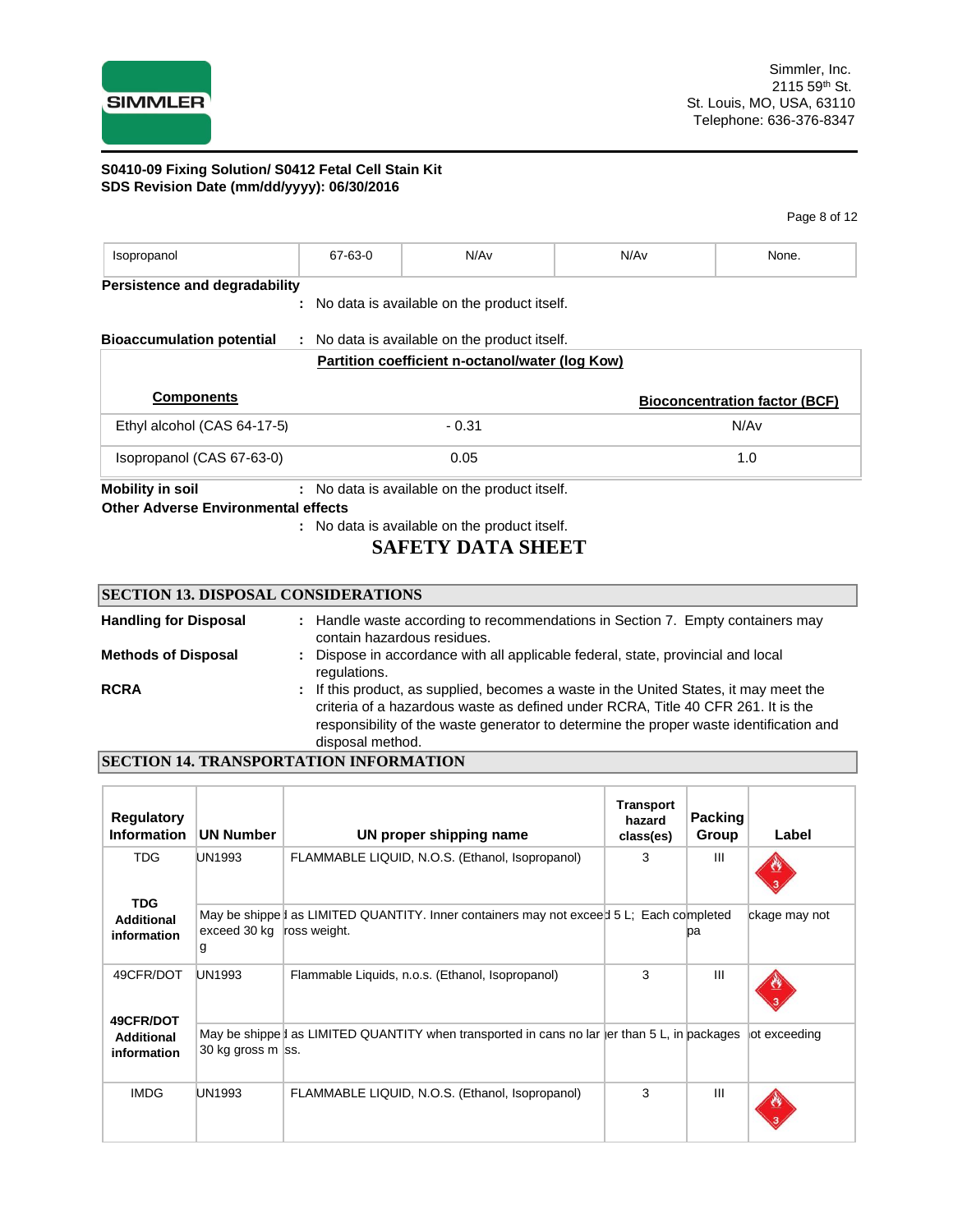

Page 9 of 12

| <b>IMDG</b><br><b>Additional</b><br>information |                        | Consult the IM DG regulations for exceptions.                                                        |           |   |  |
|-------------------------------------------------|------------------------|------------------------------------------------------------------------------------------------------|-----------|---|--|
| <b>ICAO/IATA</b><br><b>ICAO/IATA</b>            | <b>UN1993</b>          | Flammable liquid, n.o.s. (Ethanol, Isopropanol)                                                      | 3         | Ш |  |
| <b>Additional</b><br>information<br>. .         | $\sim$ .<br>$\epsilon$ | Refer to ICAO/ ATA Packing Instruction<br>.<br>$\mathbf{a}$<br>$\sim$ $\sim$ $\sim$<br>$\sim$ $\sim$ | $\cdot$ . |   |  |

**Special precautions for user :** Appropriate advice on safety must accompany the package.

**Environmental hazards :** This product does not meet the criteria for an environmentally hazardous mixture,

according to the IMDG Code.See Section 12 for more environmental<br>cording to Annex II of MARPOL 73/78 and the IBC Code : This information information. **Transport in bulk according to Annex II of MARPOL 73/78 and the IBC Code:** is not available.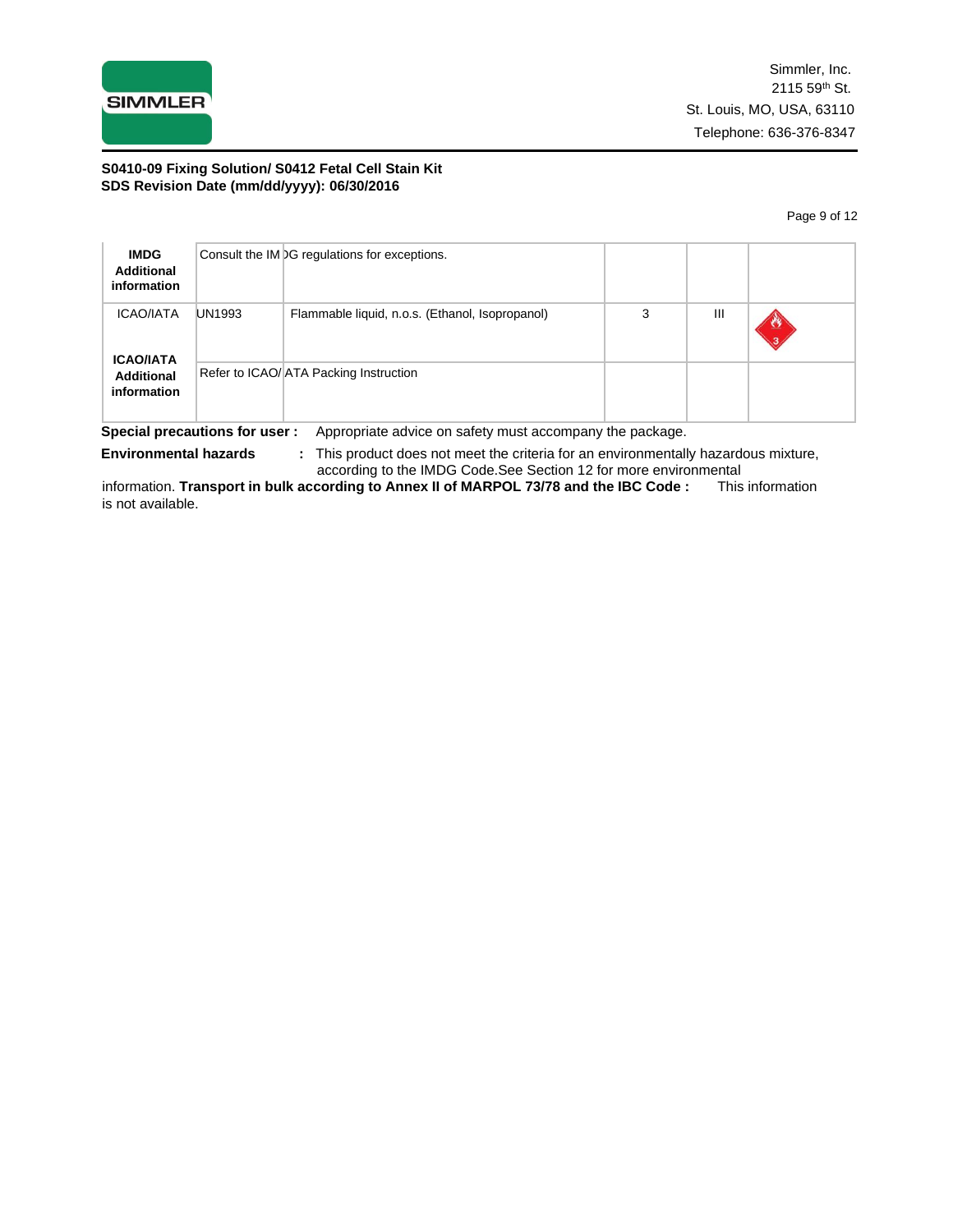

**S0410-09 Fixing Solution/ S0412 Fetal Cell Stain Kit**

**Revision Date (mm/dd/yyyy): 06/30/2016**

Page 10 of 12

# **SAFETY DATA SHEET**

## **SECTION 15 - REGULATORY INFORMATION**

## **US Federal Information:**

Components listed below are present on the following U.S. Federal chemical lists:

| Ingredients   | CAS#    | <b>TSCA</b><br>Inventory          | <b>CERCLA</b><br>Reportable | <b>SARA TITLE III:</b><br>Sec. 302,<br><b>Extremely</b><br><b>Hazardous</b> | <b>SARA TITLE III: S</b><br><b>CFR</b><br>372 | ic Toxic<br>mical           |  |
|---------------|---------|-----------------------------------|-----------------------------|-----------------------------------------------------------------------------|-----------------------------------------------|-----------------------------|--|
|               |         | Quantity(RQ) (40<br>CFR 117.302): |                             | Substance, 40<br><b>CFR 355:</b>                                            | <b>Toxic Chemical</b>                         | de minimus<br>Concentration |  |
| Ethyl alcohol | 64-17-5 | Yes                               | None.                       | None.                                                                       | No                                            | N/Ap                        |  |
| Isopropanol   | 67-63-0 | Yes                               | None.                       | None.                                                                       | Yes                                           | 1%                          |  |

SARA TITLE III: Sec. 311 and 312, SDS Requirements, 40 CFR 370 Hazard Classes: Fire, Acute heath hazard.

#### **US State Right to Know Laws:**

The following chemicals are specifically listed by individual States:

|               | CAS#    | <b>California Proposition 65</b> |                                                                                       |           |     | <b>State "Right to Know" Lists</b> |           |           |     |
|---------------|---------|----------------------------------|---------------------------------------------------------------------------------------|-----------|-----|------------------------------------|-----------|-----------|-----|
| Ingredients   |         | Listed                           | <b>Type of Toxicity</b>                                                               | <b>CA</b> | МA  | <b>MN</b>                          | <b>NJ</b> | <b>PA</b> | RI  |
| Ethyl alcohol | 64-17-5 | Yes                              | Cancer (in<br>alcoholic<br>beverages)<br>Developmental<br>(in alcoholic<br>beverages) | Yes       | Yes | Yes                                | Yes       | Yes       | Yes |
| Isopropanol   | 67-63-0 | <b>No</b>                        | N/Ap                                                                                  | Yes       | Yes | Yes                                | Yes       | Yes       | Yes |

## **Canadian Information:**

Canadian Environmental Protection Act (CEPA) information: All ingredients listed appear on the Domestic Substances List (DSL).

WHMIS information: Refer to Section 2 for a WHMIS Classification for this product.

#### **International Information:**

Components listed below are present on the following International Inventory list:

| Ingredients                  | CAS#    | European<br><b>EINECs</b> | Australia<br><b>AICS</b> | <b>Philippines</b><br><b>PICCS</b> | <b>Japan ENCS</b> | Korea<br><b>KECI/KECL</b> | China<br><b>IECSC</b> | NewZealand<br><b>IOC</b> |
|------------------------------|---------|---------------------------|--------------------------|------------------------------------|-------------------|---------------------------|-----------------------|--------------------------|
| Ethyl alcohol                | 64-17-5 | 200-578-6                 | Present                  | Present                            | $(2)-202$         | KE-13217                  | Present               | HSR001144                |
| Isopropanol                  | 67-63-0 | 200-661-7                 | Present                  | Present                            | $(2)-207$         | KE-29363                  | Present               | HSR001180                |
| KECTION 16 OTHED INFODMATION |         |                           |                          |                                    |                   |                           |                       |                          |

## **SECTION 16. OTHER INFORMATION**

**Legend :** ACGIH: American Conference of Governmental Industrial Hygienists CAS: Chemical Abstract Services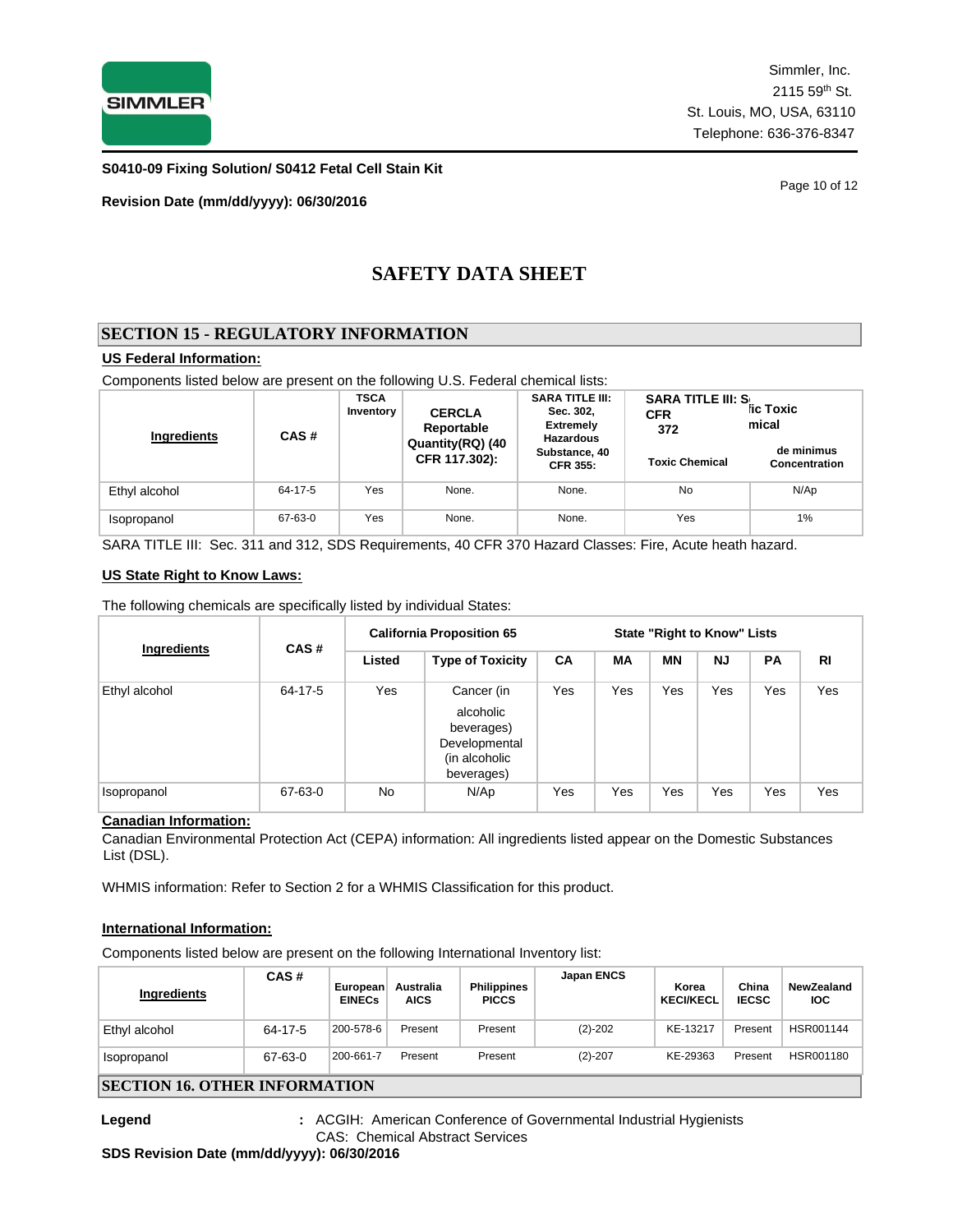

# **SAFETY DATA SHEET**

|                                           | CERCLA: Comprehensive Environmental Response, Compensation, and Liability Act        |
|-------------------------------------------|--------------------------------------------------------------------------------------|
|                                           | of 1980<br>CFR: Code of Federal Regulations                                          |
|                                           | <b>CNS: Central Nervous System</b>                                                   |
|                                           | DOT: Department of Transportation                                                    |
|                                           | EPA: Environmental Protection Agency                                                 |
|                                           | EINECS: European Inventory of Existing Commercial chemical Substances                |
|                                           | IARC: International Agency for Research on Cancer                                    |
|                                           | <b>IBC: Intermediate Bulk Container</b>                                              |
|                                           | IMDG: International Maritime Dangerous Goods                                         |
|                                           | Inh: Inhalation                                                                      |
|                                           | LC: Lethal Concentration                                                             |
|                                           | LD: Lethal Dose                                                                      |
|                                           | N/Ap: Not Applicable                                                                 |
|                                           | N/Av: Not Available                                                                  |
|                                           | NIOSH: National Institute of Occupational Safety and Health                          |
|                                           | NTP: National Toxicology Program                                                     |
|                                           | OSHA: Occupational Safety and Health Administration                                  |
|                                           | PEL: Permissible exposure limit                                                      |
|                                           | <b>RCRA: Resource Conservation and Recovery Act</b>                                  |
|                                           | RTECS: Registry of Toxic Effects of Chemical Substances                              |
|                                           | SARA: Superfund Amendments and Reauthorization Act                                   |
|                                           | STEL: Short Term Exposure Limit                                                      |
|                                           | TDG: Canadian Transportation of Dangerous Goods Act & Regulations                    |
|                                           | TLV: Threshold Limit Values                                                          |
|                                           | TWA: Time Weighted Average                                                           |
|                                           | WHMIS: Workplace Hazardous Materials Identification System                           |
| <b>References</b>                         | : 1. ACGIH, Threshold Limit Values for Chemical Substances and Physical Agents &     |
|                                           | Biological Exposure Indices for 2016                                                 |
|                                           | 2. International Agency for Research on Cancer Monographs, searched 2016 3.          |
|                                           | Canadian Centre for Occupational Health and Safety, CCInfoWeb databases,             |
|                                           | 2016(Chempendium, HSDB and RTECs).                                                   |
|                                           | 4. Material Safety Data Sheets from manufacturer.                                    |
|                                           | 5. US EPA Title III List of Lists - 2016 version.                                    |
|                                           | 6. California Proposition 65 List - 2016 version.                                    |
|                                           | 7. OECD - The Global Portal to Information on Chemical Substances eChemPortal, 2016. |
| <b>Preparation Date (mm/dd/yyyy)</b>      |                                                                                      |
|                                           | : 08/05/2015 Reviewed                                                                |
| Date SDS (mm/dd/yyyy)                     |                                                                                      |
|                                           | :06/30/2016                                                                          |
| <b>Revision No.</b>                       | $\therefore$ 2                                                                       |
| <b>Revision Information</b>               |                                                                                      |
| Other special considerations for handling |                                                                                      |
|                                           | : Provide adequate information, instruction and training for operators.              |
| CDC Devision Deta (mm/ddhana), OC/20/2016 | S0410-09 Fixing Solution/ S0412 Fetal Cell Stain Kit                                 |

**SDS Revision Date (mm/dd/yyyy): 06/30/2016**